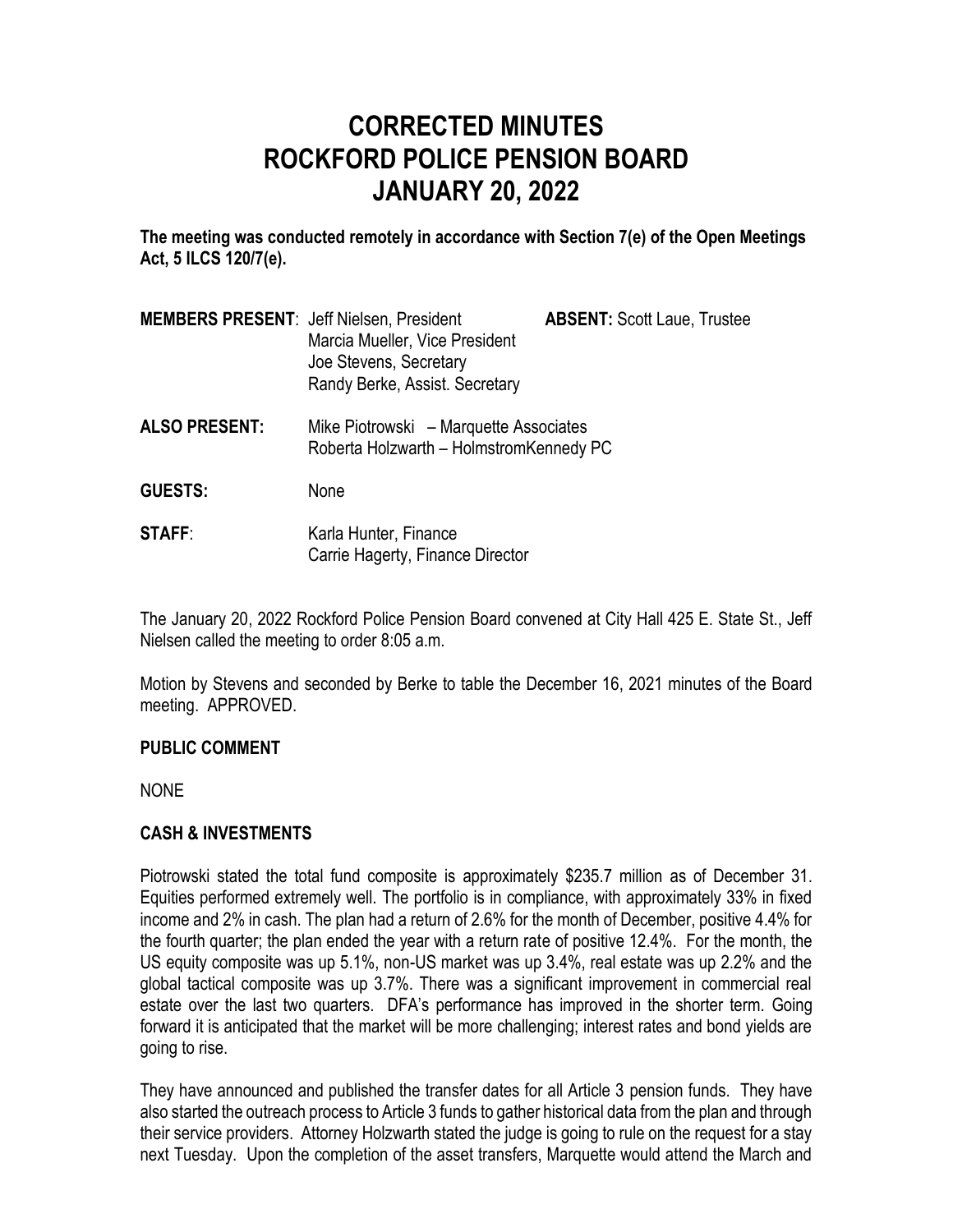April meeting. Marquette would assist the remainder of the year on any GASB disclosures or any needs the fund may have. After that time, once the assets have moved there would not be anything for Marquette to report on. Piotrowski stated that Marquette would be flexible on the termination date of the contract. Further discussion ensued regarding retaining Marquette and the consolidation.

Motion by Mueller and seconded by Stevens to approve purchases and sales as shown on the attachment to the agenda. APPROVED.

Ayes: Nielsen, Mueller, Stevens, and Berke Nays: None

## **CITY BILLS**

Motion by Mueller and seconded by Stevens to approve December postage charges of \$85.95. APPROVED.

Ayes: Nielsen, Mueller, Stevens, and Berke Nays: None

Motion by Mueller and seconded by Stevens to approve January City Services of \$7,491.67. APPROVED.

Ayes: Nielsen, Mueller, Stevens, and Berke Nays: None

Motion by Mueller and seconded by Stevens to approve payment to HolmstromKennedyPC for December attorney fees for general matters in the amount of \$1,395.00. APPROVED.

Ayes: Nielsen, Mueller, Stevens, and Berke Nays: None

Motion by Mueller and seconded by Stevens to approve the payment to HolmstromKennedyPC for the disability application for Michael Landgraff for services rendered in the amount of \$270.00 and reimbursement for medical fees in the amount of \$146.86 for a total of \$416.86. APPROVED.

Ayes: Nielsen, Mueller, Stevens, and Berke Nays: None

Motion by Mueller and seconded by Stevens to approve the payment to HolmstromKennedyPC for the disability application for Katherine Anderson in the amount of \$2,790.00. APPROVED.

Ayes: Nielsen, Mueller, Stevens, and Berke Nays: None

Motion by Mueller and seconded by Stevens to approve the payment to Northern Trust for investment management fees for October 1, 2021 through December 31, 2021 in the amount of \$6,220.74. APPROVED.

Ayes: Nielsen, Mueller, Stevens, and Berke Nays: None

Motion by Mueller and seconded by Stevens to approve the payment to Marquette Associates for investment consulting services for the period of January 1, 2022 through March 31, 2022 in the amount of \$21,134.00. APPROVED.

Ayes: Nielsen, Mueller, Stevens, and Berke Nays: None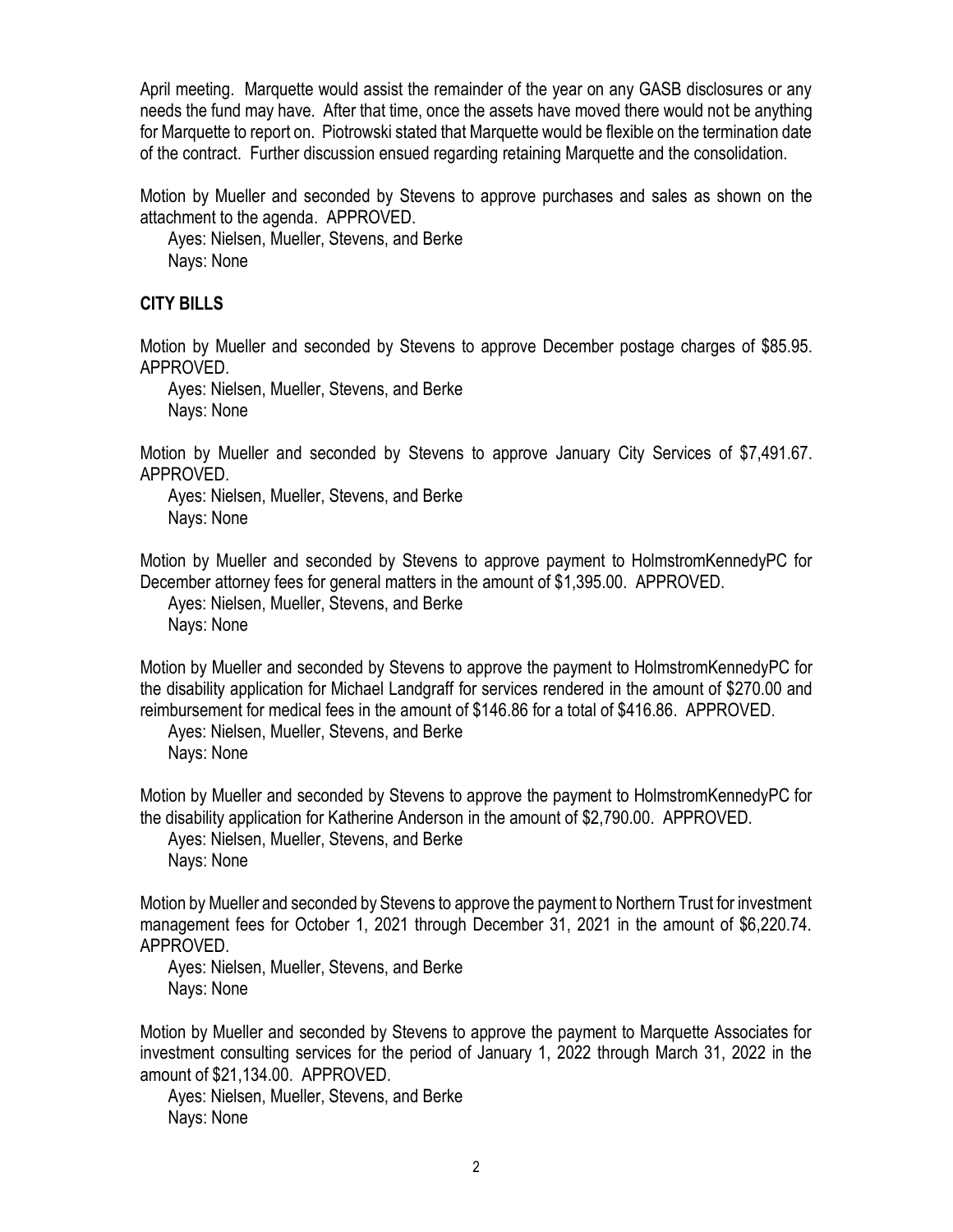# **ATTORNEY'S REPORT**

Attorney Holzwarth stated that the expected asset transfer date is March 1, 2022. The litigation will be back in court on Tuesday, January 25.

Motion by Mueller and seconded by Berke to approve the resolution as presented approving Jeff Nielsen and Karla Hunter as authorized agents. APPROVED

Ayes: Nielsen, Mueller, Stevens, and Berke Nays: None

Motion by Mueller and seconded by Stevens to approve the Transfer Notice Letter to Investment Advisor and Custodian. APPROVED

Ayes: Nielsen, Mueller, Stevens, and Berke Nays: None

## **OLD BUSINESS**

The "Exit Letter" is tabled until next month.

### **NEW BUSINESS**

Motion by Mueller and seconded by Stevens to approve the annual increases on the spreadsheet attached for the regular pension retirees in the amount of \$36,419.41, \$905.13 for disability increases and a total monthly amount of \$37,324.54. The Board retains jurisdiction of this matter for purposes of enforcing the Pension Code. APPROVED.

Ayes: Mueller, Stevens, and Berke Nays: None Abstain: Nielsen

Motion by Mueller and seconded by Stevens to approve the first increase for Dana Smith for a benefit increase in the amount of \$1,615.23 and a monthly benefit amount of \$3,686.04. The Board retains jurisdiction of this matter for purposes of enforcing the Pension Code. APPROVED.

Ayes: Nielsen, Mueller, Stevens, and Berke Nays: None

Motion by Mueller and seconded by Stevens to approve the first increase for Colin Kvool for a benefit increase amount of \$743.18 and a monthly benefit amount of \$5,958.45/\$71,501.40 annually. The Board retains jurisdiction of this matter for purposes of enforcing the Pension Code. APPROVED.

Ayes: Nielsen, Mueller, Stevens, and Berke Nays: None

Motion by Mueller and seconded by Stevens to approve the **first increase** for Scot Mastroianni for a benefit increase amount of \$534.41 and a monthly benefit amount of \$4,567.67/\$54,812.04. The Board retains jurisdiction of this matter for purposes of enforcing the Pension Code. APPROVED.

Ayes: Nielsen, Mueller, Stevens, and Berke Nays: None

Motion by Mueller and seconded by Stevens to approve the service pension for Mark Sorensen effective January 8, 2022 for an initial prorated amount of \$3,662.48 and a monthly benefit amount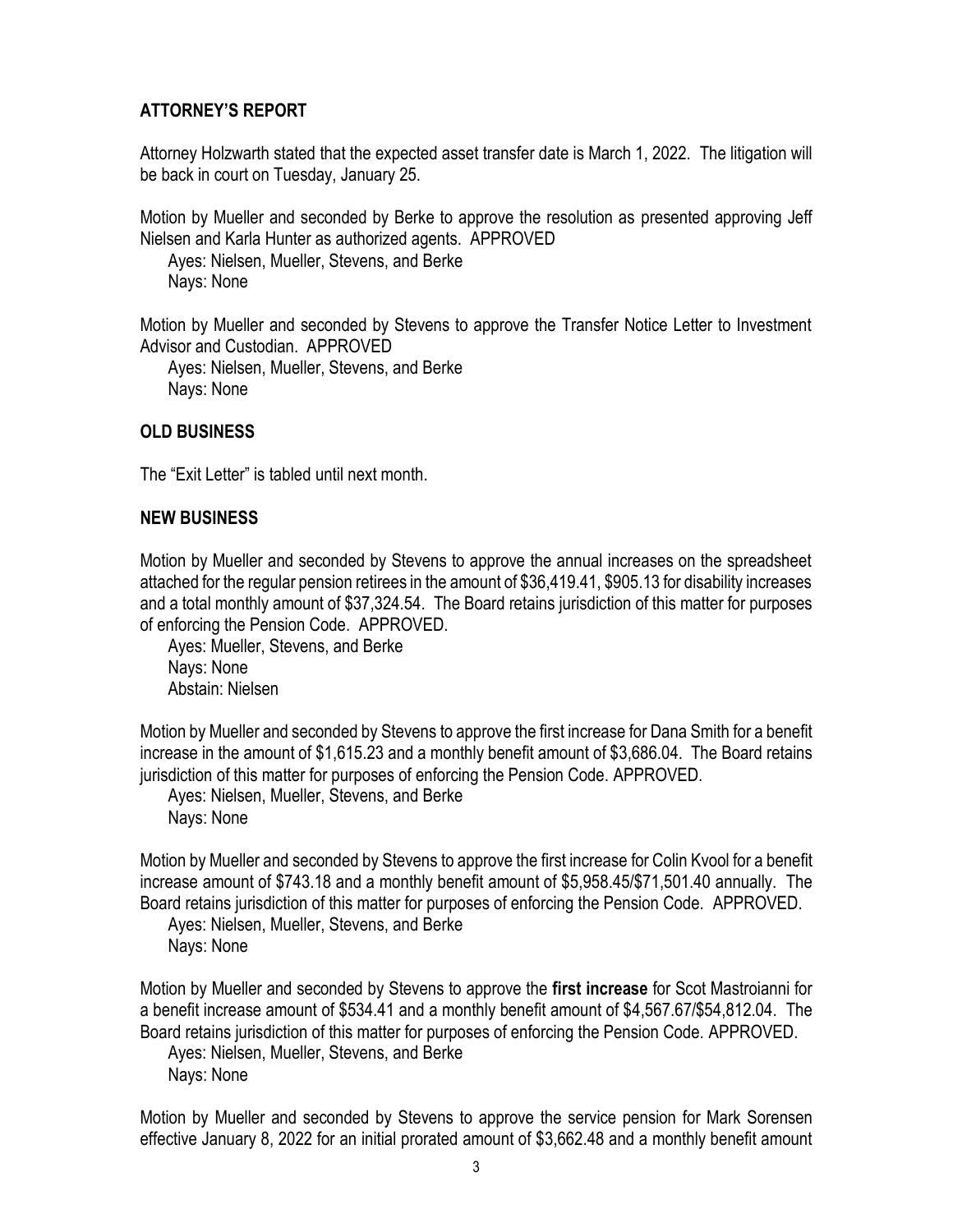of \$4,730.70/\$56,768.35 annually. The Board retains jurisdiction of this matter for purposes of enforcing the Pension Code. APPROVED.

Ayes: Nielsen, Mueller, Stevens, and Berke Nays: None

Motion by Mueller and seconded by Stevens to approve the termination of benefits for Delbert Peterson due to his death on January 4, 2022. The Board retains jurisdiction of this matter for purposes of enforcing the Pension Code. APPROVED.

Ayes: Nielsen, Mueller, Stevens, and Berke Nays: None

Motion by Mueller and seconded by Stevens to lay over surviving spouse benefits for Lois Peterson until February. The Board retains jurisdiction of this matter for purposes of enforcing the Pension Code. APPROVED.

Ayes: Nielsen, Mueller, Stevens, and Berke Nays: None

Motion by Mueller and seconded by Stevens to approve the surviving spouse benefits for Mary Ann Nimmo for a monthly benefit amount of \$7,299.73 effective December 2, 2021 due to the death of Thomas Nimmo. The Board retains jurisdiction of this matter for purposes of enforcing the Pension Code. APPROVED.

Ayes: Nielsen, Mueller, Stevens, and Berke Nays: None

Motion by Mueller and seconded by Stevens to approve the surviving spouse benefits for Arline Licari for a monthly benefit amount of \$3,199.99 and a prorated amount of \$533.33, contingent on **our**  attorney reviewing the Power of Attorney document to the death of Francis Licari on November 25, 2021. The Board retains jurisdiction of this matter for purposes of enforcing the Pension Code. APPROVED.

Ayes: Nielsen, Mueller, Stevens, and Berke Nays: None

Motion by Mueller and seconded by Stevens to approve termination of the pension for Roger Erickson due to his death on January 11, 2022. The Board retains jurisdiction of this matter for purposes of enforcing the Pension Code. APPROVED.

Ayes: Nielsen, Mueller, Stevens, and Berke Nays: None

## **PAYROLL**

Motion by Mueller and seconded by Stevens to approve the December actual payroll in the amount of \$1,834,757.89. The Board retains jurisdiction of this matter for purposes of enforcing the Pension Code. APPROVED.

Ayes: Nielsen, Mueller, Stevens, and Berke Nays: None

Motion by Mueller and seconded by Stevens to approve the January estimated payroll in the amount of \$1,883,171.24. The Board retains jurisdiction of this matter for purposes of enforcing the Pension Code. APPROVED.

Ayes: Nielsen, Mueller, Stevens, and Berke